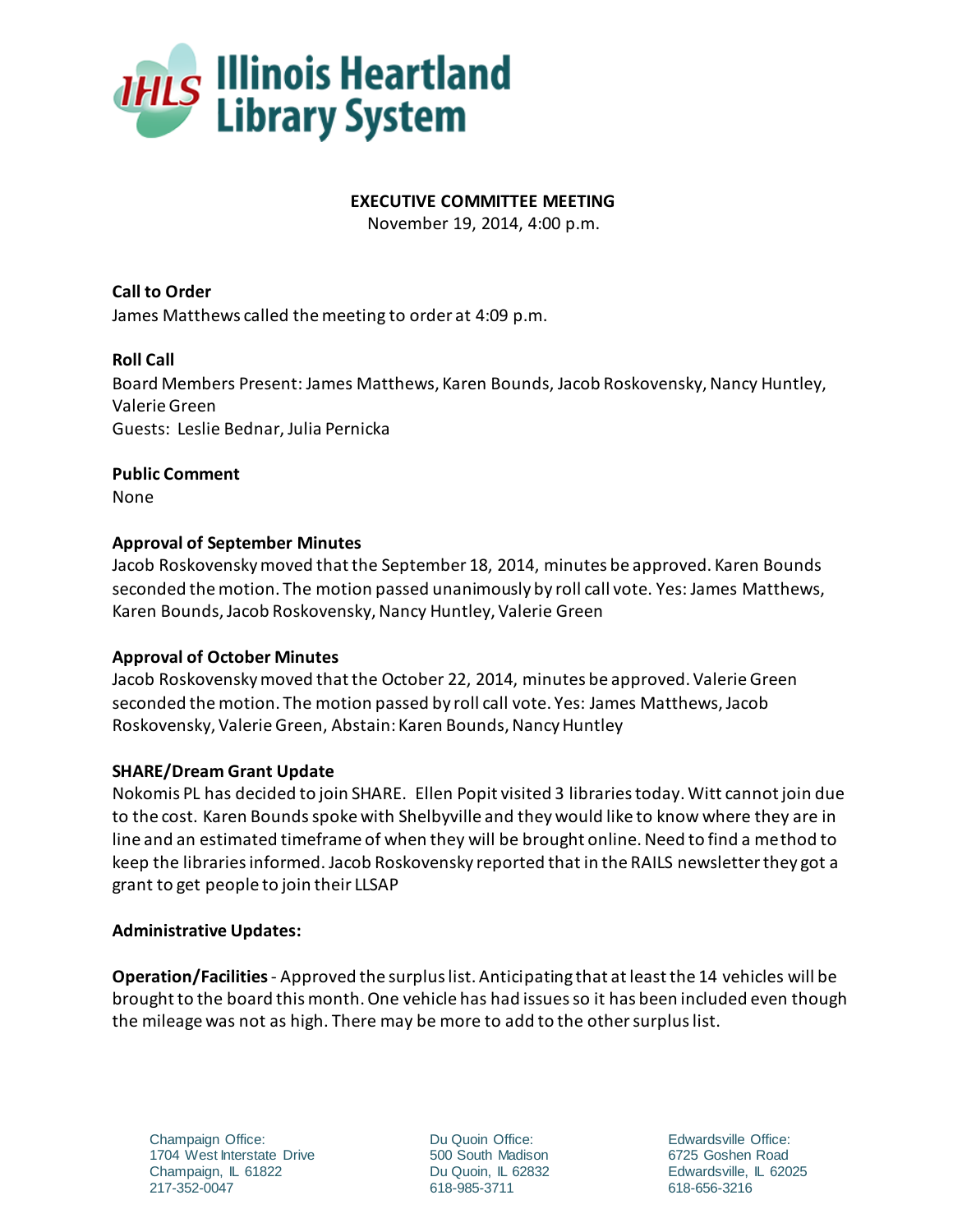

Executive Committee **Page 2 of 3** Page 2 of 3 November 19, 2014

**Grants** - Received approximately \$90,000 for the first installment of Area & per Capita grant. Next installment in the works. Generally we have both payments by the end of October.

**Staffing** - Completed the process for the SHARE Director. Three member libraries participated in the hiring process. Chris Dawdy was hired.

On Sunday the Accounts Coordinator tendered her reservation effective immediately.

**Open Meetings Act** None.

## **Committee Updates**

**Membership and Policy**: Bylaw suggestion will be brought back to the board for the second approval. The committee feels we are okay with Eligible Electors. Members – to the board in January. Cleaning up some academic libraries. Old Business – Bylaws – Write-In.

**Finance**: The committee did meet. Gave an update on audit status for 2014. Auditors will be in on Monday and Tuesday of next week. Adrienne will give an audit update at the board meeting. When audit is complete they will start working on the  $4<sup>th</sup>$  quarter grant reports. Reviewed and approved August and October bills. Minor questions but nothing unusual.

**Personnel**: Did not meet.

**Facilities:** The committee did meet. Susan Palmer gave report on activity for the three facilities. She is gathering quotes for server room AC in DQ. That building might be sold. In Edwardsville the parking lot striping in process. The sealing will wait until spring. We have enough parking spaces. In Champaign they are removing the surplus. They have received a quote for cleaning the duct work. They have surplused the vehicles and office equipment. They are considering online auction (32Auctions) to get rid of the surplus. They will need a motion to take to the board that suggestion for discussion.

**Long Range Planning**: The committee did meet. There will be a QuickStart meeting on January 9 in Edwardsville. Only 2 board members may not be able to attend. There will be hotel accommodations as needed. Anticipate check in around 9:30 – meeting 10:00-3:00. Mission Vision and Outcomes survey needs to be returned by November 26. Discussed payment for school subs.

Champaign Office: 1704 West Interstate Drive Champaign, IL 61822 217-352-0047

Du Quoin Office: 500 South Madison Du Quoin, IL 62832 618-985-3711

Edwardsville Office: 6725 Goshen Road Edwardsville, IL 62025 618-656-3216